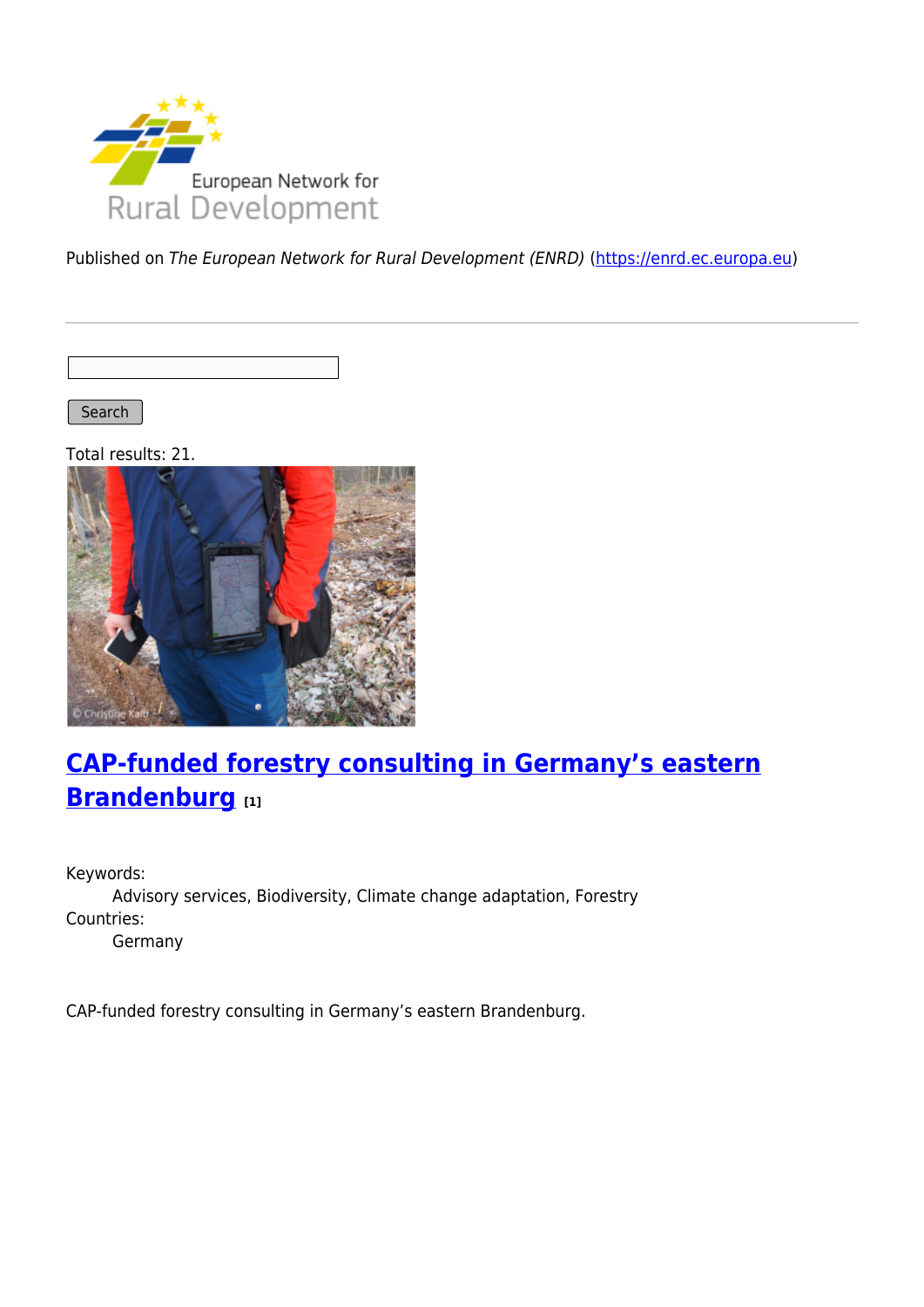

# **[A model advisory project on nature conservation and](https://enrd.ec.europa.eu/projects-practice/model-advisory-project-nature-conservation-and-protection_en) [protection](https://enrd.ec.europa.eu/projects-practice/model-advisory-project-nature-conservation-and-protection_en) [2]**

Keywords:

Advisory services, Agriculture, Biodiversity, Cooperation, Environmental protection, Networking Countries:

Germany

A cooperation project to develop an innovative, area-specific model of nature conservation advisory services.



## **[Conservation of Lithuanian Traditional Sheep Breeds](https://enrd.ec.europa.eu/projects-practice/conservation-lithuanian-traditional-sheep-breeds_en) [3]**

Keywords: Animal husbandry, Biodiversity, Natural resources, Nature conservation Countries: Lithuania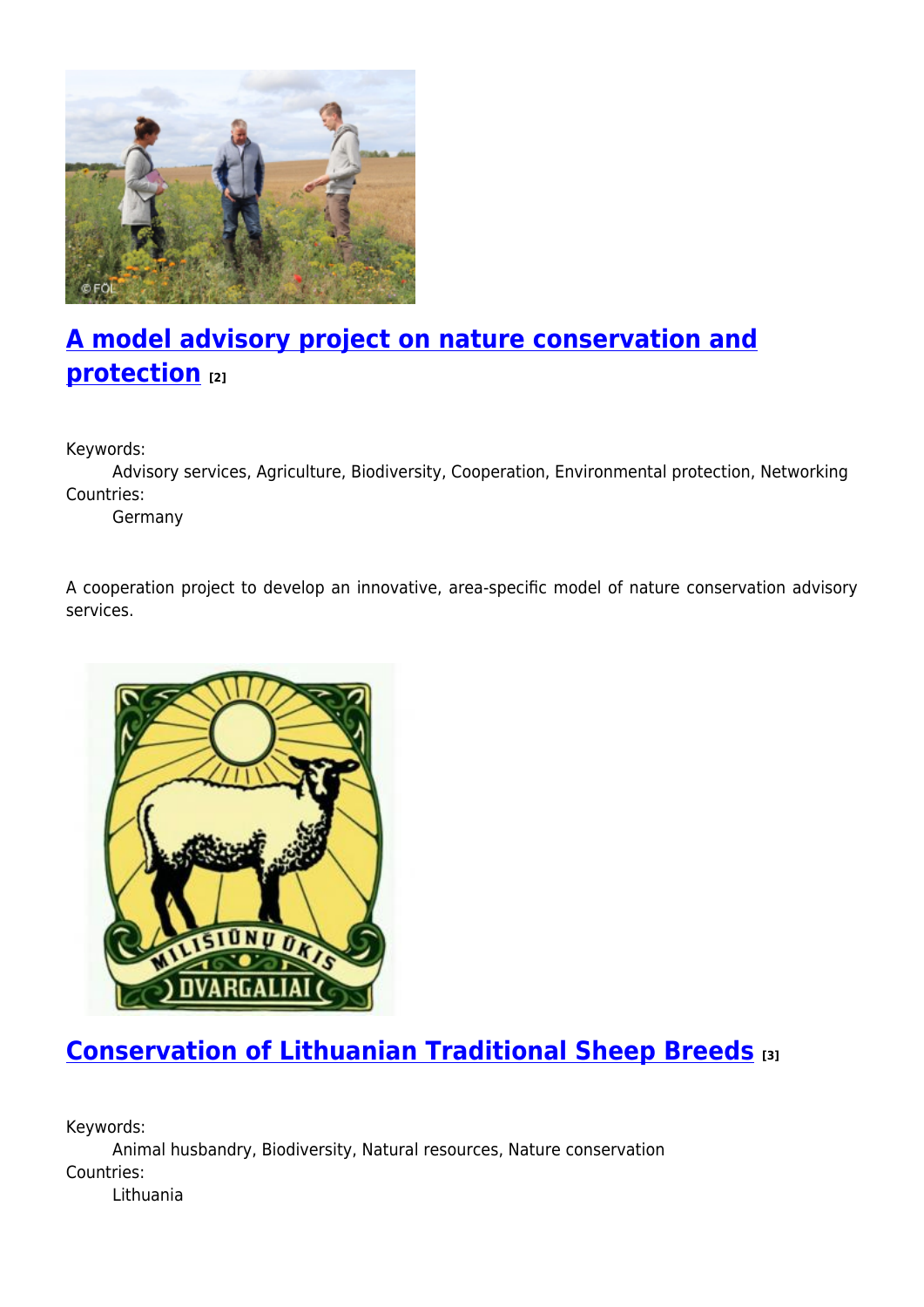The genetic integrity of two species of traditional Lithuanian sheep breeds is being protected by agrienvironment and climate RDP funds on a certified organic family farm which sells the sheep's meat and wool and offspring, as well as uses the traditional breed as a unique rural tourism attraction.



#### **[Climate-stable forests for the Elbe-Elster region](https://enrd.ec.europa.eu/projects-practice/climate-stable-forests-elbe-elster-region_en) [4]**

Keywords:

Climate change adaptation, Environmental protection, Forestry, Information & promotion activities

Countries:

Germany

A project that combines research, environmental education and forestry practice and is aimed at small and medium-sized private forest owners who are severely affected by climate change.



## **[Improvement and recovery of the pedestrian routes network](https://enrd.ec.europa.eu/projects-practice/improvement-and-recovery-pedestrian-routes-network-rabacal_en) [in Rabaçal](https://enrd.ec.europa.eu/projects-practice/improvement-and-recovery-pedestrian-routes-network-rabacal_en) [5]**

Keywords: Biodiversity, Forestry, Nature conservation, Protected areas Countries: Portugal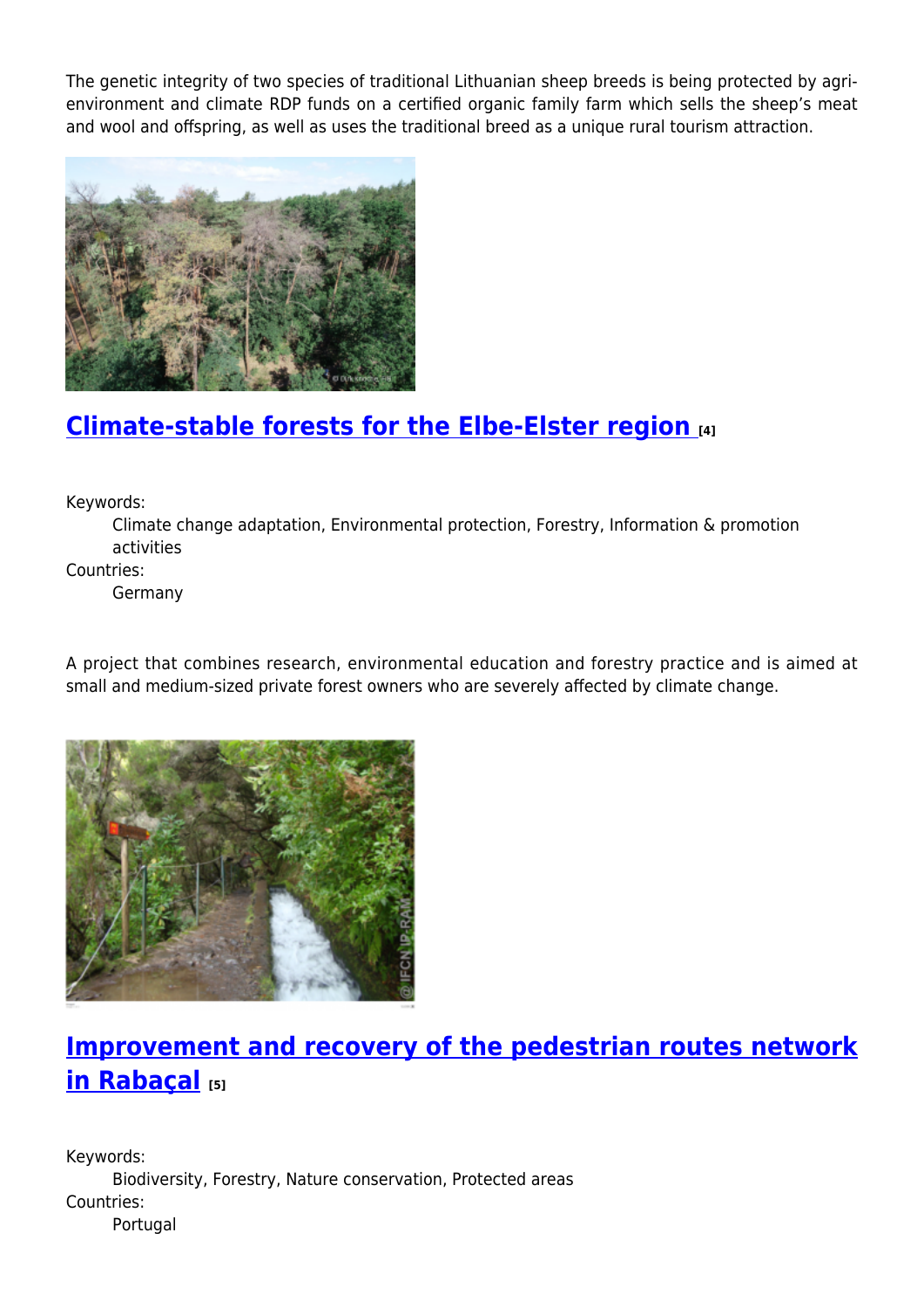Rural Development Programme support was used to improve the accessibility and educational function of a UNESCO-listed Natural Park in Madeira, Portugal.



#### **[Green Future Munter - Germany](https://enrd.ec.europa.eu/projects-practice/green-future-munter-germany_en) [6]**

Keywords:

Agriculture, Biodiversity, Cooperation, Innovation, Rural Inspiration Awards: nominees Countries:

Germany

MUNTER integrates objectives for water, soil and flood protection with broader objectives such as climate protection, biodiversity and animal welfare.



## **[FAKT - Results-based agri-environment scheme for](https://enrd.ec.europa.eu/projects-practice/fakt-results-based-agri-environment-scheme-permanent-grasslands_en) [permanent grasslands](https://enrd.ec.europa.eu/projects-practice/fakt-results-based-agri-environment-scheme-permanent-grasslands_en) [7]**

Keywords: Agriculture, Biodiversity, Environmental sustainability Countries: Germany

A results-based agri-environment scheme (AES) for permanent grasslands in Baden-Württemberg.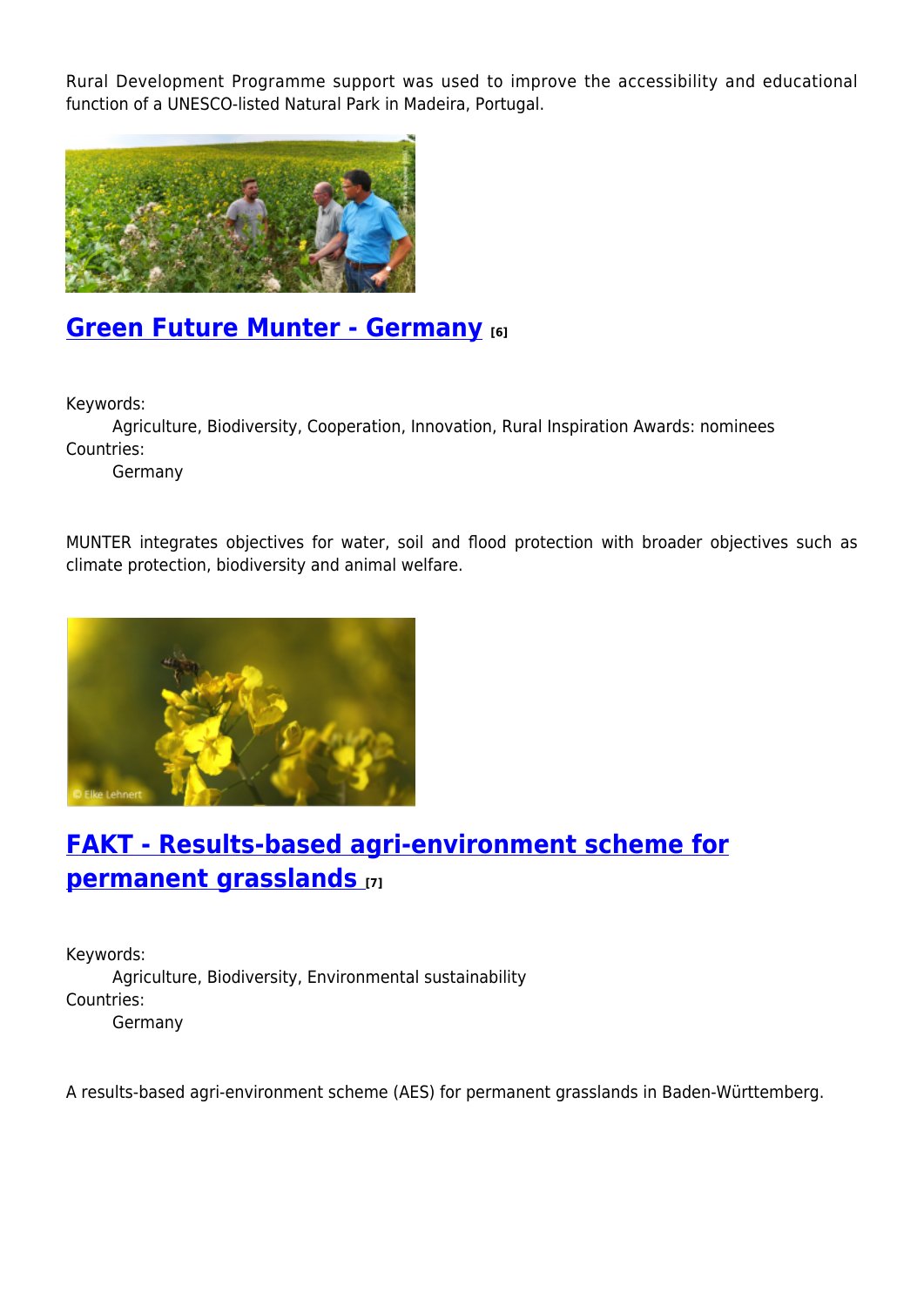

## **[Grily Naturae - kmetija Osterc – Investing in organic](https://enrd.ec.europa.eu/projects-practice/grily-naturae-kmetija-osterc-investing-organic-lavender-production_en) [lavender production](https://enrd.ec.europa.eu/projects-practice/grily-naturae-kmetija-osterc-investing-organic-lavender-production_en) [8]**

Keywords:

Added value, Agriculture, Direct marketing, Diversification, Entrepreneurship, Environmental protection, Family farming, Market development, Organic farming, Tourism

Countries:

Slovenia

A family farm converted to organic lavender farming in order to diversify their offer of products and services in an environmentally sustainable way.



**[Medved Farm – Investing in soil conservation practices](https://enrd.ec.europa.eu/projects-practice/medved-farm-investing-soil-conservation-practices_en) [9]**

Keywords: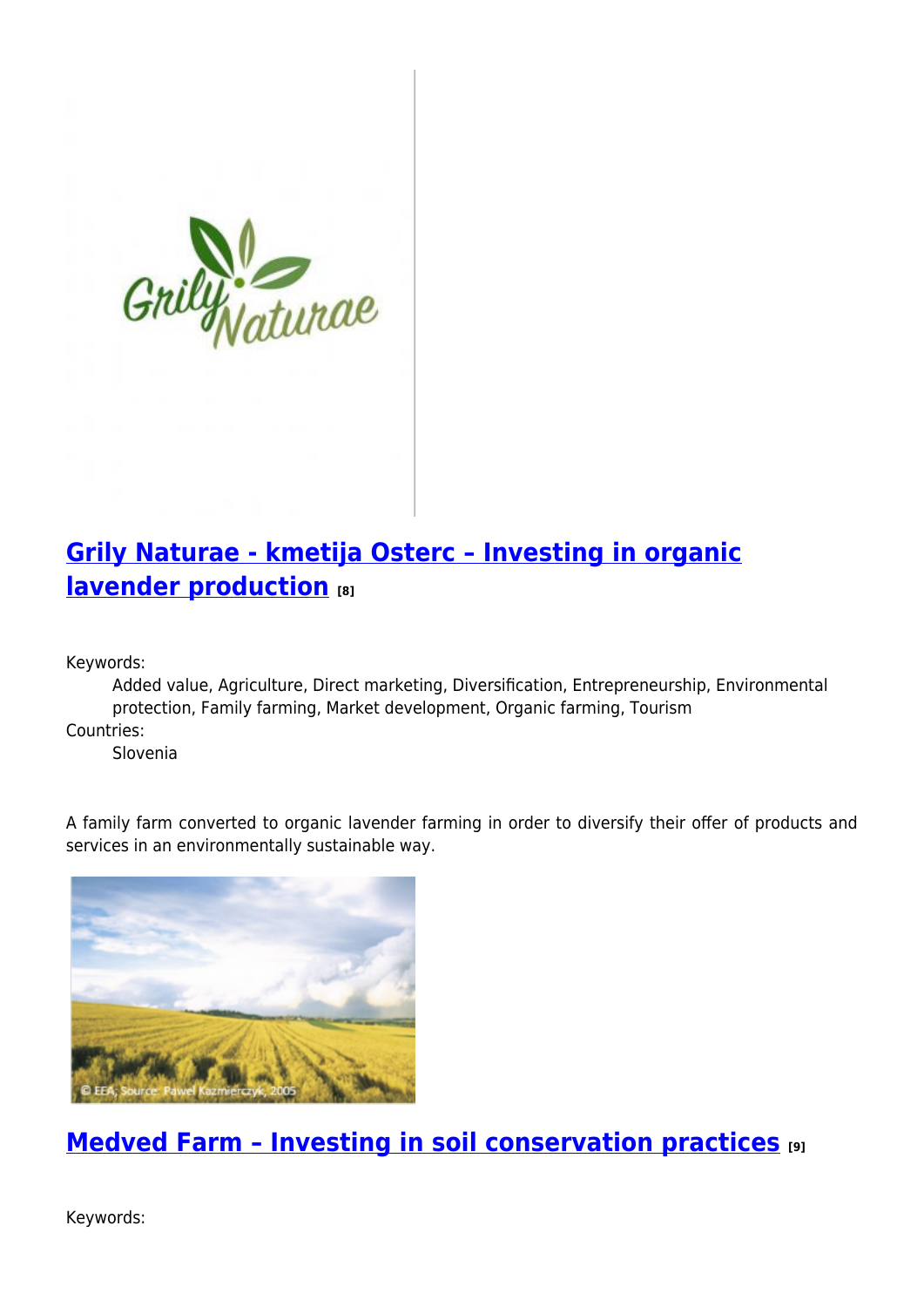Agriculture, Biodiversity, Climate change adaptation, Competitiveness, Energy efficiency, Environmental sustainability, Sustainability

Countries:

Slovenia

A family farm invested in soil conservation practices to increase its capacity to store water and its microbial biomass activity.



## **[Regadio de Precisão – Precision Irrigation](https://enrd.ec.europa.eu/projects-practice/regadio-de-precisao-precision-irrigation_en) [10]**

Keywords:

Agriculture, Climate change adaptation, Cooperation, Irrigation, Natural resources, Water management

Countries:

Portugal

An EIP-AGRI Operational Group was set up to develop new agronomic tools that will enable farmers to use pivot irrigation more efficiently.

#### **Pages**

| <u>2</u> [11]     |
|-------------------|
| 3[12]             |
| $next$ [11]       |
| $last \times 121$ |

#### **Source URL:**

https://enrd.ec.europa.eu/projects-practice/\_en?project\_keywords\_filter=19753&amp%3Bamp%3Bproject\_country=All &amp%3Bamp%3Bfield\_enrd\_prj\_measure\_tid=All&amp%3Bamp%3Bfield\_enrd\_prj\_focus\_area\_tid=All&amp%3Bamp %3Bf%5B0%5D=im\_field\_enrd\_prj\_keywords%3A20461&amp%3Bf%5B0%5D=im\_field\_enrd\_prj\_keywords%3A20509& f%5B0%5D=sm\_enrd\_eu\_countries%3ABulgaria&f%5B1%5D=sm\_enrd\_eu\_countries%3ALithuania&f%5B2%5D=sm\_en rd\_eu\_countries%3APortugal&f%5B3%5D=im\_field\_enrd\_prj\_keywords%3A19751&f%5B4%5D=im\_field\_enrd\_prj\_keyw